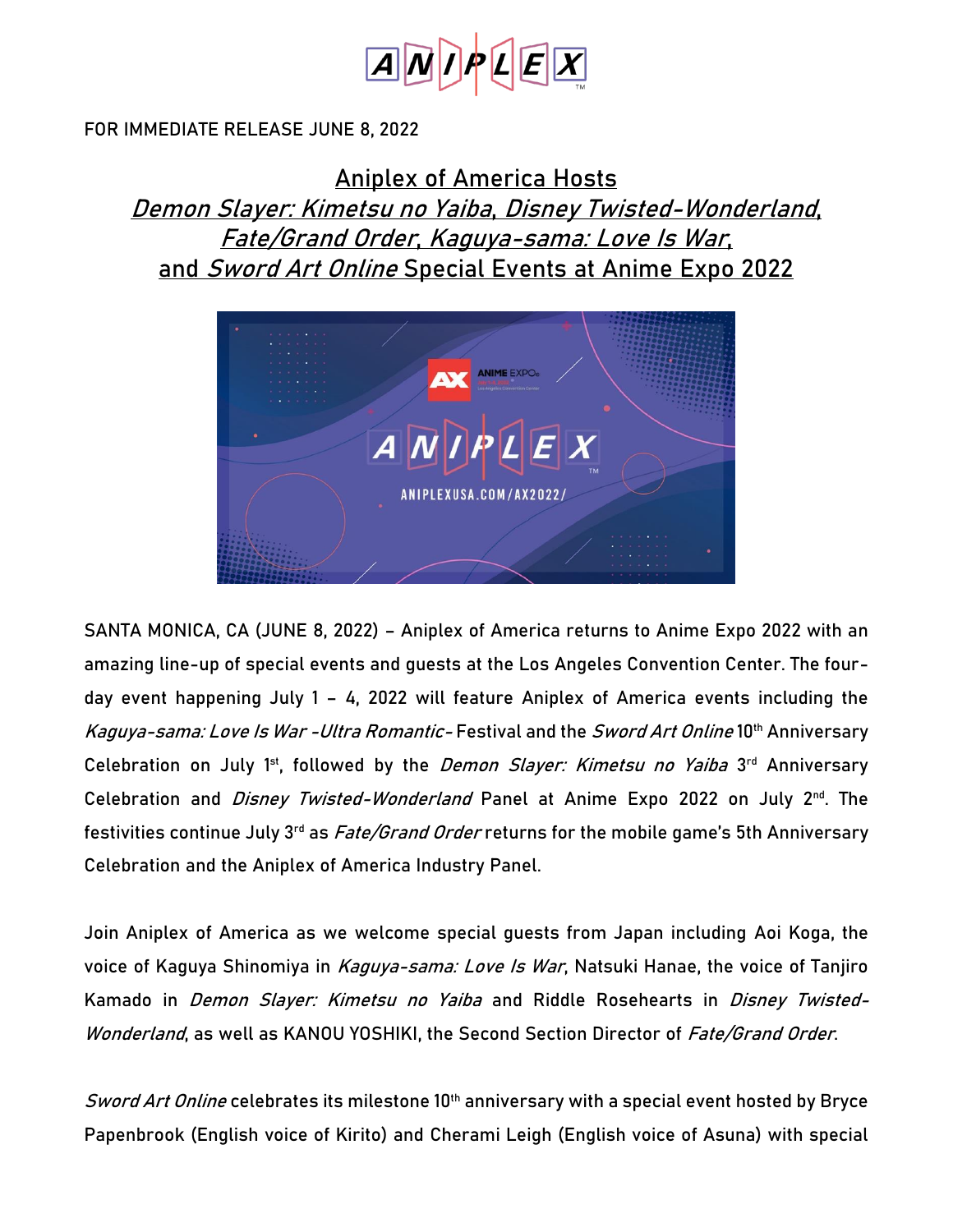appearances from the English dub cast including **Cassandra Lee Morris** (English voice of Leafa), **Michelle Ruff** (English voice of Sinon), **Kayli Mills** (English voice of Alice), **Brandon Winckler**  (English voice of Eugeo), **Anairis Quiñones** (English voice of Mito), and more! Fans can also join in on the celebration by casting their vote for their favorite SAO episode with results to be revealed at the special event at Anime Expo. Vote now:<https://sao10th.com/vote/>

\* Voting available until June 20, 2022 at 7:00 PM (PDT)

### **Friday, July 1st**

- **Kaguya-sama: Love Is War -Ultra Romantic- Festival** Main Events (Hall B) at 1:30 PM (PDT) **Special Guests: Aoi Koga** (voice of Kaguya Shinomiya) and Producer **Tatsuya Ishikawa**
- **Sword Art Online 10th Anniversary Celebration**

Petree Hall at 4:30 PM (PDT)

**Special Guests:** Bryce Papenbrook (English voice of Kirito), Cherami Leigh (English voice of Asuna), **Cassandra Lee Morris** (English voice of Leafa), **Michelle Ruff** (English voice of Sinon), **Kayli Mills** (English voice of Alice), **Brandon Winckler** (English voice of Eugeo), **Anairis Quiñones** (English voice of Mito), and more! \*Available on Anime Expo Livestream

## **Saturday, July 2nd**

- **Demon Slayer: Kimetsu no Yaiba 3 rd Anniversary Celebration** Main Events (Hall B) at 1 PM (PDT) **Special Guests: Natsuki Hanae** (voice of Tanjiro Kamado) and Producer **Yuma Takahashi**.
- **Disney Twisted-Wonderland Panel at Anime Expo 2022** Petree Hall at 5:30 PM (PDT) **Special Guest: Natsuki Hanae (**voice of Riddle Rosehearts) \*Available on Anime Expo Livestream